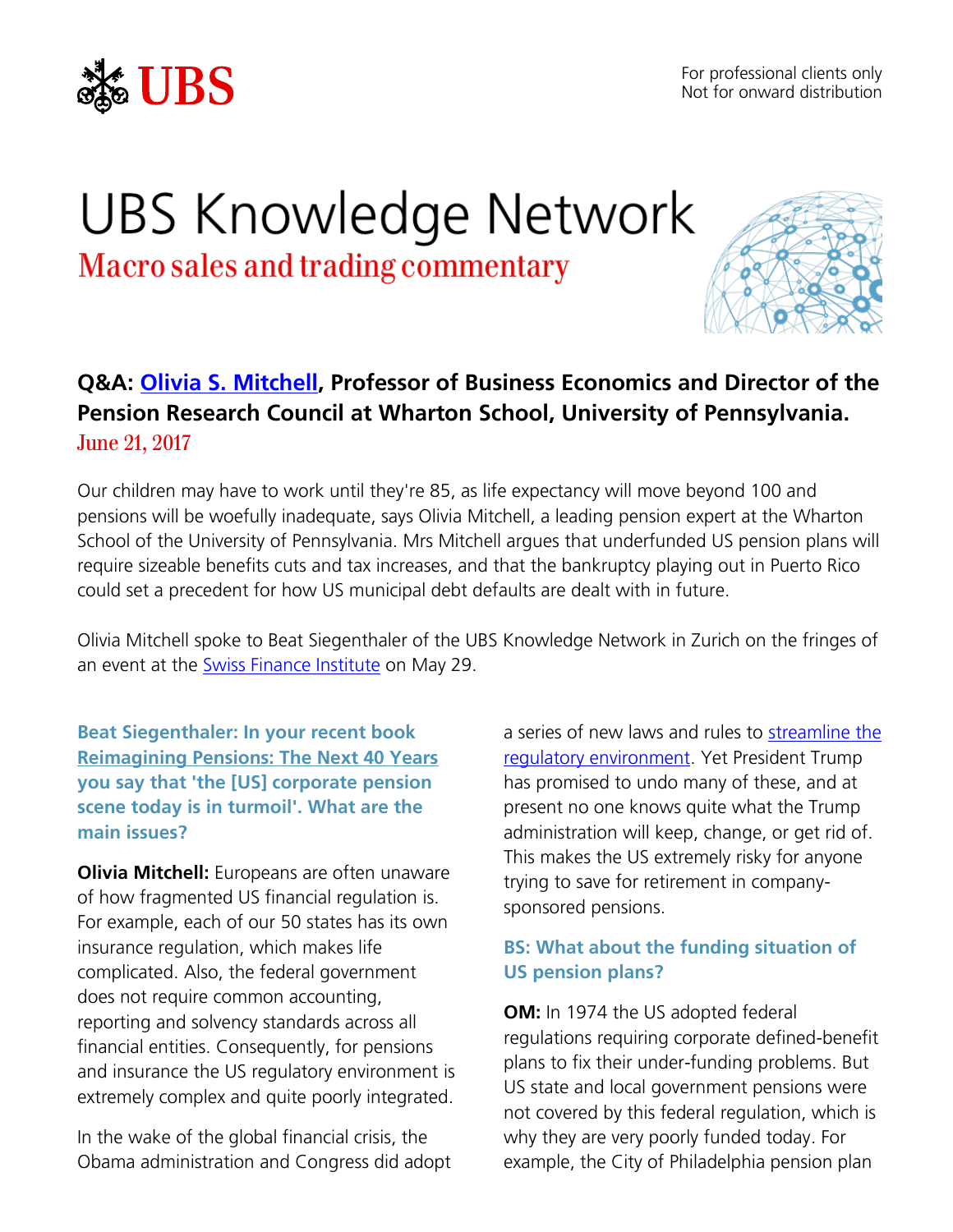reports having only about 45% of the assets needed to pay promised retiree benefits. But that is based on a very high discount rate of 7.5%; if a more realistic discount rate were used, the plan may be only about one-quarter funded. Other cities and states face similar shortfalls. Stanford economist [Josh Rauh](http://www.hoover.org/sites/default/files/research/docs/rauh_hiddendebt2017_final_webreadypdf1.pdf) has estimated that US state and local governments report unfunded pension liabilities of \$1.4 trillion, but that using proper financial techniques the funding gap might be \$3.9 trillion, or 279% higher!

Underfunded government plans are much in the news of late. The Commonwealth of Puerto Rico, technically an unincorporated territory of the US, recently declared bankruptcy, which was in part because the public pension fund has depleted its reserves and still owes billions in bond debt. Puerto Rico is not a state, but people are still watching carefully to see whether public sector pensioners will get a haircut -- and how large it will be. The resolution of lawsuits over Puerto Rican pensions will have ripple effects across the US public-pension landscape.

## *" Babies born today have a good chance of living to age 100 and older."*

#### **BS: What about defined-benefit plans in the private sector?**

**OM:** [Fifty years ago,](https://pensionresearchcouncil.wharton.upenn.edu/publications/books/fundamentals-of-private-pensions/) US corporate definedbenefit pension plans were concentrated in manufacturing, airlines, railroads, and a few occupational groups, like the truckers that drive cargo across state lines. Many of these

pension plans were poorly funded and many are now frozen, which means they do not admit new workers, who instead get definedcontribution plans. So there's a difference in benefit expectations between older workers and retirees, versus new hires. Underfunding happens because corporates don't contribute the so-called 'required' amounts, or because the funds lost money by investing in risky assets. Another problem is that low interest rates push up the cost of the benefits promised with defined plans. In 2015, only 20% of Fortune 500 firms still offered defined-benefit plans to new workers, down from [48% a](https://www.businessinsurance.com/article/20160222/NEWS03/160229986)  [decade before.](https://www.businessinsurance.com/article/20160222/NEWS03/160229986)

#### **BS: How will the underfunding problem be solved?**

**OM:** The US has a government-sponsored insurance scheme run by the Pension Benefit Guaranty Corporation. But this institution is itself [seriously underfunded](http://www.realclearmarkets.com/articles/2016/07/26/who_will_pay_for_the_pension_benefit_guaranty_corporations_huge_losses_102279.html) and it will be unable to pay all promised benefits within an estimated 10 years. In particular, there is no full-faith credit backing provided by the US government. If a corporate pension fund goes bust, only a relatively small amount of the defined benefit is secured, and even that amount may not be paid out. Moreover, there is little enthusiasm to raise taxes – indeed, the new administration wants to cut them. As a result, the corporate defined-benefit pension sector is facing big trouble.

#### **BS: Puerto Rico is interesting because it will create a precedent as to how the US government may react in case of an entity going bust?**

**OM:** Exactly right. We have already seen some cities cutting public pension workers' benefit in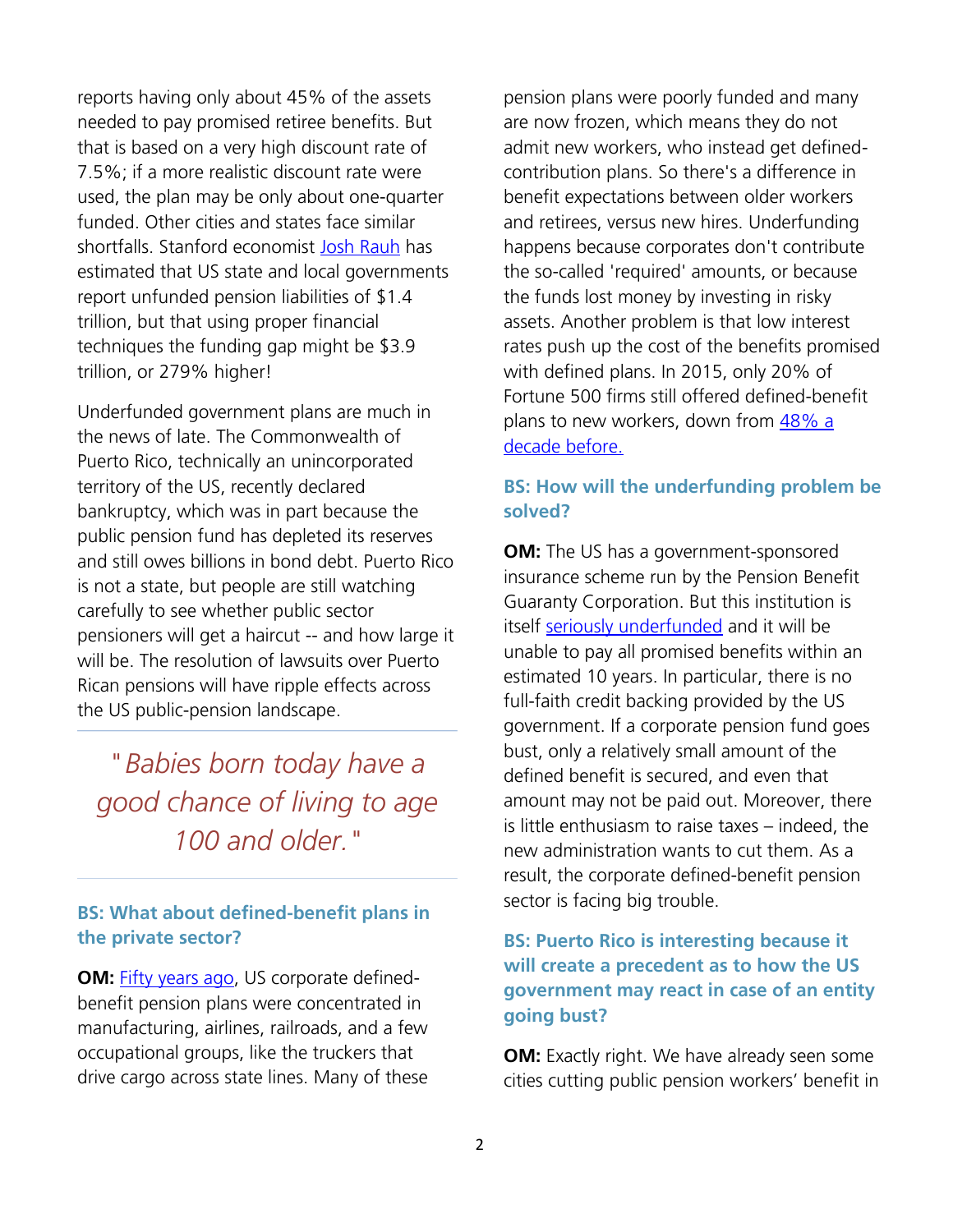bankruptcy, with Detroit a well-known example. Cleveland, Central Falls (Rhode Island) and New York City have also undergone bankruptcy in the past, and many retirees saw their benefits trimmed back. There is no precedent for US states filing for bankruptcy, [yet some have argued](https://www.bloomberg.com/news/articles/2016-01-21/the-case-for-allowing-u-s-states-to-declare-bankruptcy) that this may be the only way to begin resolving state financial shortfalls, including the pension gaps. Of course, this is one reason why the Puerto Rico case is so interesting. It could be a harbinger of what will happen in the future.

#### **BS: So ultimately the question is a political one of who has to pay?**

**OM:** Yes, pensions are always a political issue, but the question is at what point will somebody higher up actually start paying attention? State governments in the US have a great deal of autonomy, as they can decide how much to tax and how much they wish to pay in benefits – as long as they have a budget. Conversely, the federal government cannot tell states how generous their pensions should be, or how much they have to tax in order to meet funding requirements.

Nevertheless, the media and public opinion are beginning to notice. When the city of Detroit went bankrupt in 2013, one proposal was that the local Art Museum should sell works by Matisse, Rembrandt, and Van Gogh to [raise](http://www.slate.com/blogs/moneybox/2014/11/07/detroit_exits_bankruptcy_city_s_pensions_saved_in_part_thanks_to_detroit.html)  [money for the public employees' pension fund](http://www.slate.com/blogs/moneybox/2014/11/07/detroit_exits_bankruptcy_city_s_pensions_saved_in_part_thanks_to_detroit.html). In the end this was not necessary, but Detroit pensioners still had their benefits cut by about 5%. Puerto Rico's pensioners could experience much larger cuts. California is also beginning to acknowledge its massive public pension plan underfunding, and some municipalities have already [felt 63% benefit cuts.](https://www.bloomberg.com/news/articles/2017-03-07/calpers-board-set-to-vote-on-slashing-pension-benefits-by-63)

#### **BS: So there is a tension between applying haircuts and raising taxes?**

**OM:** Yes, and to complicating things, some US states have a constitutional requirement to pay public-sector retirement benefits. So unless they change the constitution, which is a huge job, benefits to retirees are sacrosanct. In such cases taxes will need to rise if no other funding sources can be found.

The interesting question then is, will taxpayers vote with their feet? For example, can the taxpayers of Illinois, who might be confronted with a big pension-related tax increase to pay for the pensions, simply slide over the border to the next state? The problem is this will not work if potential future tax increases are capitalized into property values. In other words, those seeking to avoid paying taxes may find their home values have dropped as the market realizes that future income and property tax streams will need to rise much more than previously expected.

#### **BS: What does all this mean for the US municipal bond market?**

**OM:** Puerto Rico is a very interesting case because its bonds enjoyed tax-favored status, just like municipal bonds. The rating agencies paid little attention to pension and retiree medical insurance obligations when judging these bonds' safety. A wide range of investors bought the bonds to take advantage of the tax benefits, and these include retirees and insurers, as well as mutual funds. The question is what the stakeholders will get as Puerto Rico's bankruptcy plays out.

#### **BS: Just taking a step back, why were defined benefit plans so popular with corporations initially?**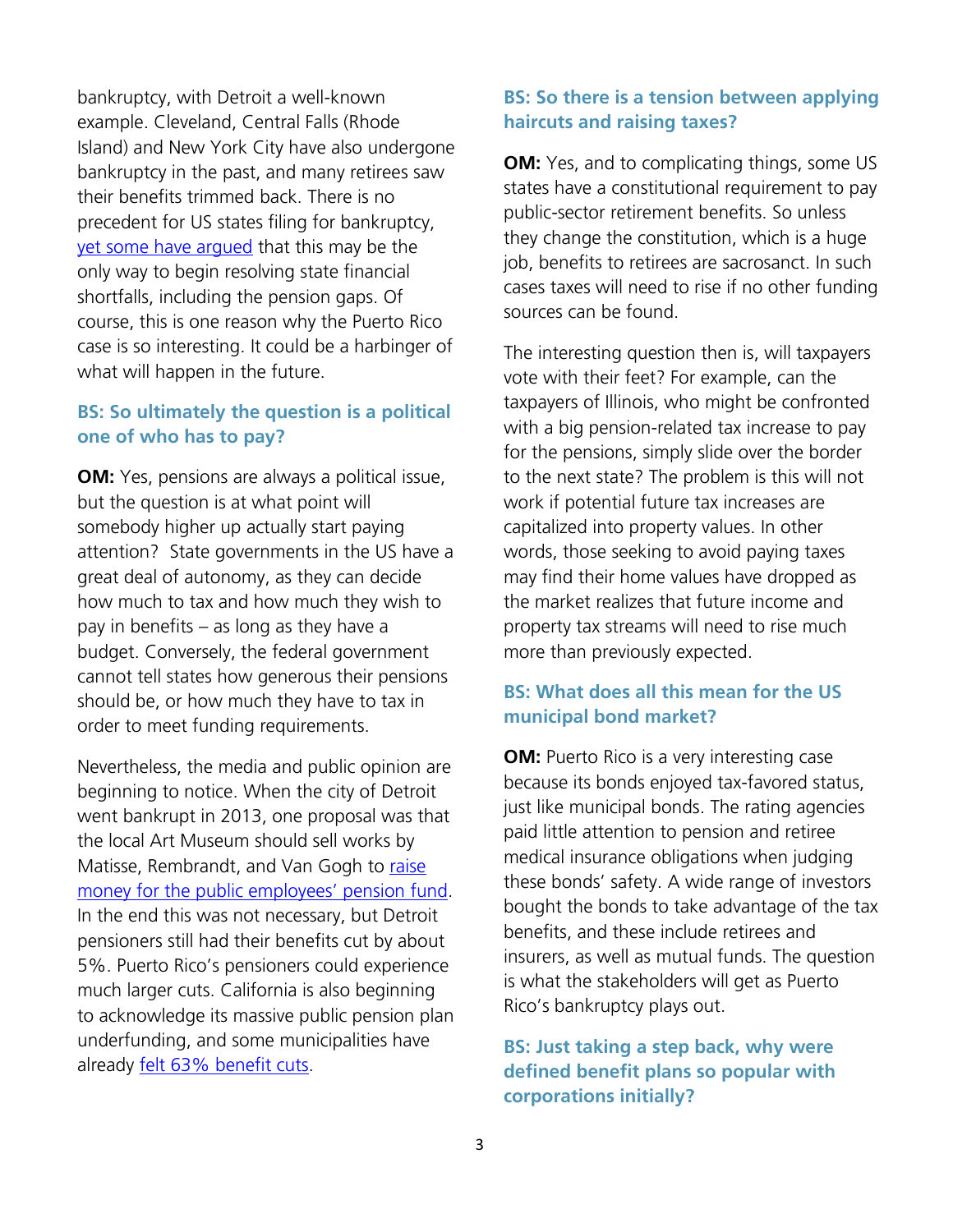**OM:** In the US, it's voluntary for a company to offer a pension, and during the Second World War pension plans were mostly adopted in the unionized sector – railroads, auto companies and heavy manufacturing. During a period of wage-price controls, these industries received government permission to raise compensation by promising pension benefits to attract workers. At the time, corporations had few older workers and they didn't worry about rising retiree longevity and medical costs. But 70 years later, few heavy manufacturing and auto companies survive, and those that do have many more retirees than active workers. So now, the pension 'tail' is wagging the corporate 'dog'.

Another reason that defined benefit plans went into decline in corporate America is that the labor market has changed dramatically. In the old days, one worked an entire career at, say, Ford Motor Company, and retired with a defined benefit income stream for life. Today, people move around much more: the typical young US worker can now expect jobs at 15 different companies over a career. What they want is a portable retirement scheme that they take with them as they move.

A question I am researching at present is how to bring the best features of the defined benefit plan into a defined contribution world. My [recent research](https://blogs.wsj.com/experts/2016/10/23/how-to-put-the-pension-back-into-retirement-plans/) explores how to integrate payout of deferred annuities into 401(k) plans, which are the normal US defined contribution vehicle. We show that employers can default workers into a deferred lifetime annuity with 10% of their defined contribution accounts at 65, and the annuity begins paying from age 85 until death. This is a very inexpensive way to "put the pension back" into defined contribution plans.

# *"Growth requires more workers, not fewer."*

#### **BS: How do things look outside the US?**

**OM:** The World Economic Forum just issued a report entitled [We'll Live to 100](http://www3.weforum.org/docs/WEF_White_Paper_We_Will_Live_to_100.pdf) – How Can [We Afford it?,](http://www3.weforum.org/docs/WEF_White_Paper_We_Will_Live_to_100.pdf) exploring pension underfunding across the OECD. It indicates that by 2050 each person in the OECD would owe \$300,000 just to fund the unfunded pension liability. With few exceptions, longevity has been increasing virtually everywhere, and fertility has been stagnant at best. This must imply that people will need to work longer, and we must launch these conversations immediately.

#### **BS: Telling people that they have to work longer is a difficult topic of conversation.**

**OM:** Yes it is certainly true that many groups resist the idea of later retirement. Over the years governments have encouraged people to believe that they can be taken care of from a relatively young age – 50 or 55 or 60. And no one has explained that it's going to be extremely expensive to support early retirees, particularly as many will live to 100 or beyond.

And, by the way, demographers tell us that babies born today have a good chance of living to age 100 and older. We must teach our children that they may need to work until they're 85. This [new perspective](https://hbr.org/2016/06/how-work-will-change-when-most-of-us-live-to-100) will make us rethink everything we believe about timing and nature of education, on-the-job skill training, and investment in physical and mental health, friendship, marriage, community, and more.

Moreover, when we look at countries that provide generous early retirement benefits, we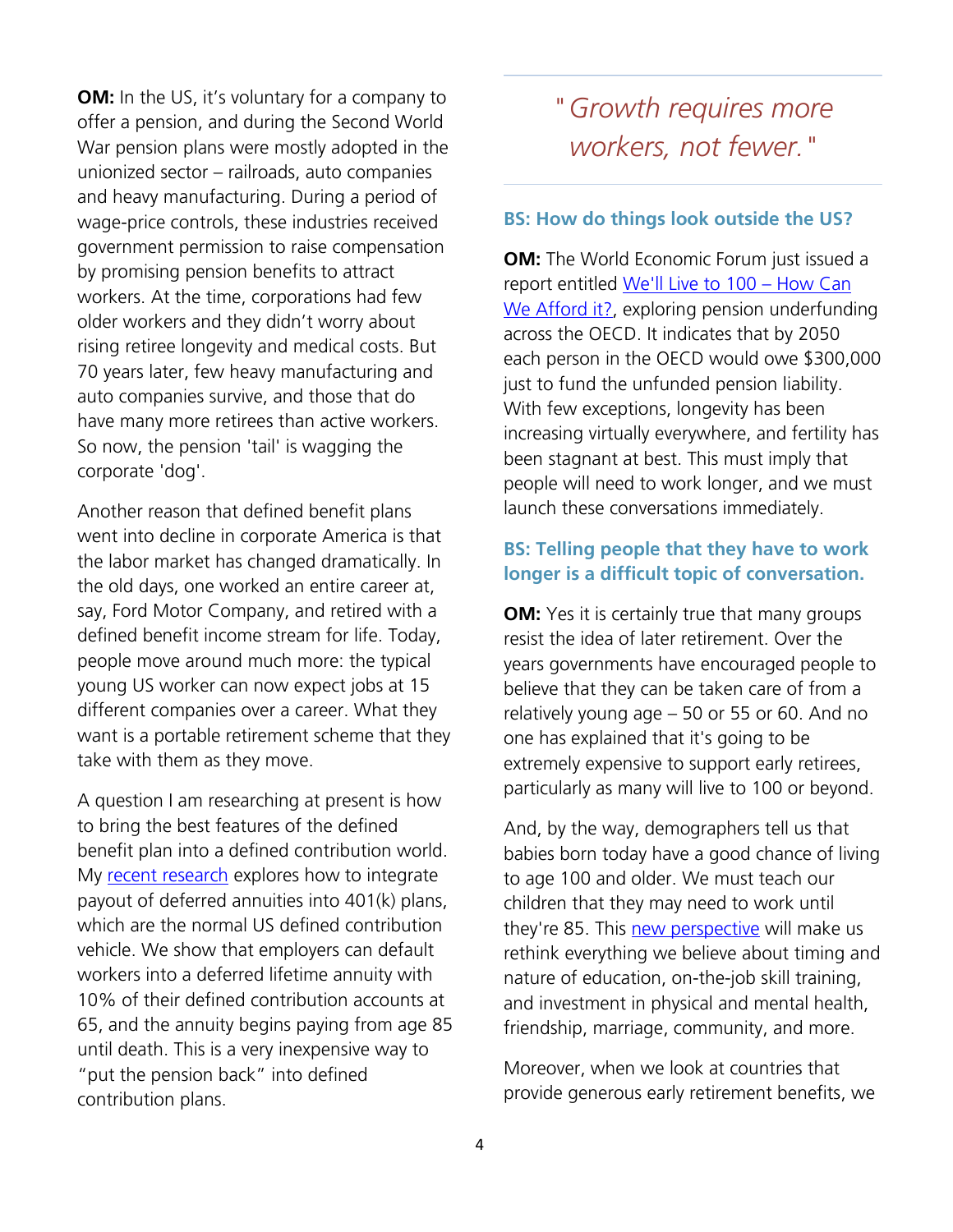find that these are also the nations with very high youth unemployment and youth underemployment. The reason is that paying people to retire early requires high taxes, which in turn damages work opportunities for the young. It is time to do away with the old notion that there is a fixed number of jobs and that we should pension-off older workers. To the contrary, growth requires more workers, not fewer!

#### **BS: What could be some constructive ways to deal with the problem?**

**OM:** I have [recently examined a plan](http://time.com/money/4339039/social-security-lump-sum-delay/) to give older workers an incentive to remain employed longer, rather than claim their social security benefits at a young age. In the US, as in many countries, the old-age pension rises the longer you wait to claim it. This higher benefit is paid as an annuity, a monthly payment for the rest of one's life. As an example, if someone claimed at age 62, she might get her basic benefit of \$1,500 per month. But if she waited to claim benefits at age 70, she would receive 77% more in monthly benefits, or \$2657 per month from that age forward.

Our reform would provide the benefit increase in the form of a lump sum, instead of the higher monthly benefit. In our example, the lump sum would be \$178,000 at age 60, which would be paid along with the basic benefit of \$1,500. We are convinced that the lump sum would incentivize many people to work longer and claim later. In other words, the incentive is a carrot, not a stick.

**BS: I guess old age is not a very sexy topic for most people, it's not something people want to think about.**

**OM:** We need to encourage people to think about themselves in a life cycle context. For instance, we need to teach children about financial concepts in school, if they are going to make sensible decisions about credit cards, mortgages, investment in education and saving for retirement. In some US states, the local governments have mandated financial literacy training in high schools, and we see that young adults that are taught these concepts develop financial plans, save more, and build bigger retirement accounts. So it can work!

A failure to teach the young can lead to financial disaster. For instance, many young Americans have taken out massive student loans that they cannot easily pay back. They also use credit cards and pay only the minimum each month, leaving them in debt at high interest rates. And they take on expensive car loans, mortgages, pay-day loans, and other forms of expensive debt. Greater financial literacy is a must for the next generation. Returns could be low for years to come, which combined with the very high chance of living to age 100 and beyond means people must save more, work longer, and expect less.

#### **UBS Research**

- [What we learned from the FOMC and](https://neo.ubs.com/shared/d1PKQjKVAGQ6JW)  [Chair Yellen](https://neo.ubs.com/shared/d1PKQjKVAGQ6JW)
- Corporate borrowing: healthier than [you think?](https://neo.ubs.com/shared/d1q2uzy8tpENfU)
- Dating the US credit cycle: going [steady or breaking up?](https://neo.ubs.com/shared/d1csF4kEeG)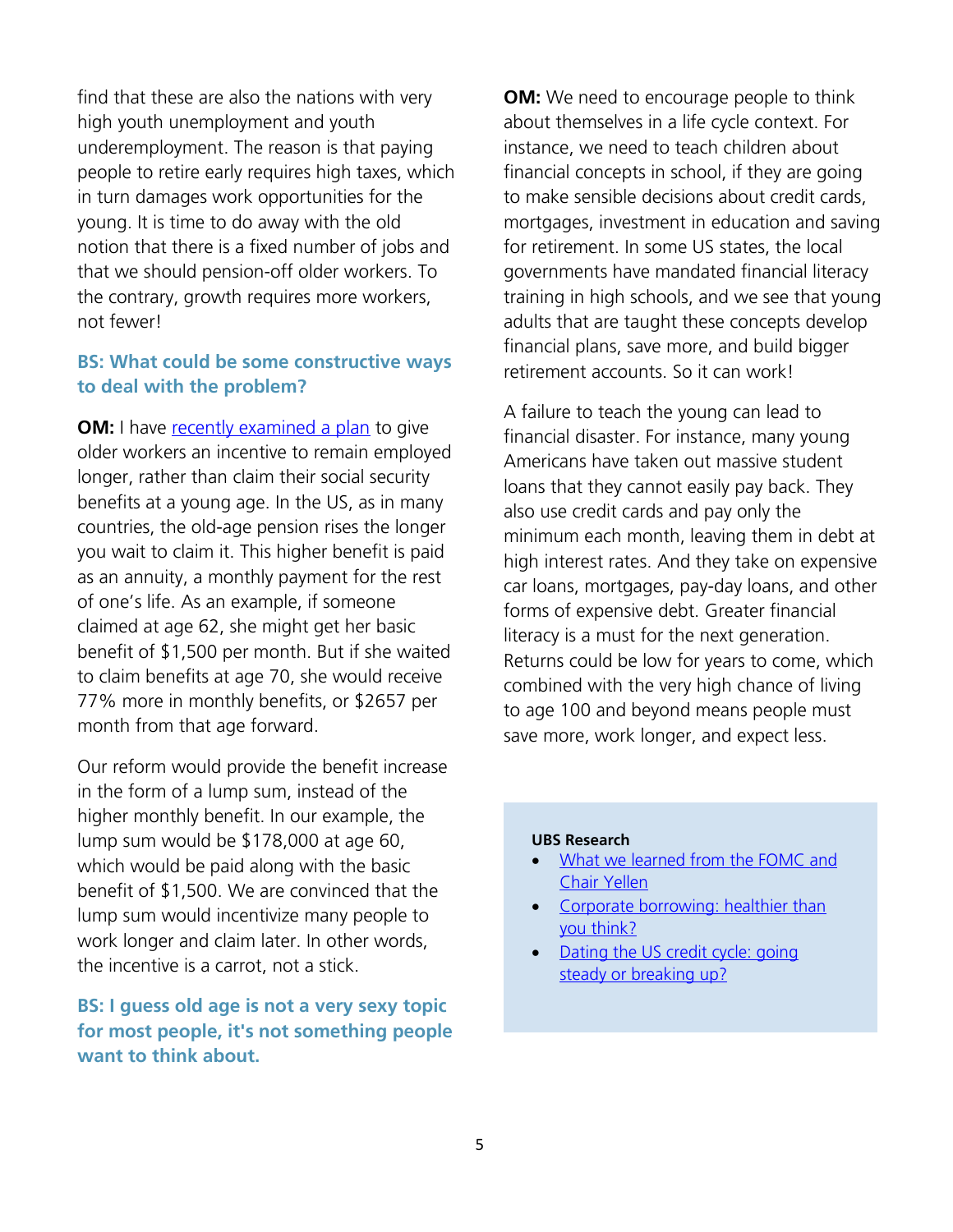# Disclaimer

Issued by UBS AG and/or any of its affiliates ("UBS"). The securities or other financial instruments described herein may not be eligible for sale in all jurisdictions or to certain categories of investors. This material has been prepared by sales or trading personnel and it is not a product of the UBS Research Department. It is for distribution only under such circumstances as may be permitted by applicable law. Please see further details as set out under "Country-specific information" below.

This material is proprietary commentary produced in conjunction with the UBS trading desks that trade as principal in instruments mentioned within. This commentary is therefore not independent from the proprietary interests of UBS or connected parties which may conflict with your interests. UBS may have accumulated or may acquire a long or short position in the subject security, or derivative securities thereof, on the basis of this material prior to its dissemination. This material constitutes an invitation to consider entering into a derivatives transaction under the applicable rules and regulations of the CFTC and SEC (where appropriate), where applicable, but is not a binding offer to buy/sell any financial instrument. UBS may trade as principal or otherwise act or have acted as market-maker in the securities or other financial instruments discussed in this material. Securities referred to may be highly illiquid which may adversely impact the price and speed of execution of orders in those securities. Furthermore, UBS may have or have had a relationship with or may provide or has provided investment banking, capital markets and/or other financial services to the relevant companies. Neither UBS nor any of its affiliates, nor any of UBS' or any of its affiliates, directors, employees or agents accepts any liability for any loss or damage arising out of the use of all or any part of this material. UBS has policies designed to manage conflicts of interest. UBS relies on information barriers to control the flow of information contained in one or more areas within UBS, into other areas, units, groups or affiliates of UBS. Additional information may be made available upon request.

Opinions expressed may differ from the opinions expressed by other divisions of UBS, including those of the Research Department. For access to UBS Research, including important disclosures, go to the ResearchWeb at [www.ubs.com.](http://www.ubs.com/) This material has no regard to the specific investment objectives, financial situation or particular needs of any specific recipient. UBS does not undertake any obligation to update this material. This material is prepared from information believed to be reliable, but UBS makes no representations or warranties, express or implied, and owes no duties (including in negligence)as to the accuracy or completeness or reliability of the information contained herein, nor is it intended to be a complete statement or summary of the securities, markets or developments referred to in the materials. To the fullest extent permitted by law, UBS is not liable for any loss (even if UBS has been advised of the possibility of loss) arising out of any person's use of, or reliance upon, the information contained herein.

The information contained herein should not be regarded by recipients as a substitute for the exercise of their own judgment. Any prices or quotations contained herein are indicative only and not for valuation purposes. This material has been prepared for informational purposes only and is not an offer to buy or sell or a solicitation of an offer to buy or sell any security or instrument or to participate in any particular trading strategy. This material is not an official confirmation of terms. Prior to entering into a transaction you should consult with your own legal, regulatory, tax, financial and accounting advisers to the extent you deem necessary to make your own investment, hedging and trading decisions. Communications may be monitored.

#### **Statement of Risk**

Options, structured derivative products and futures are not suitable for all investors, and trading in these instruments is considered risky and may be appropriate only for sophisticated investors. Mortgage and asset-backed securities may involve a high degree of risk and may be highly volatile in response to fluctuations in interest rates and other market conditions. Past performance is not necessarily indicative of future results. Various theoretical explanations of the risks associated with these instruments have been published.

#### **Country-specific information**

Except as otherwise specified herein, these materials are distributed to professional clients only, and are not suitable for retail clients.

**United Kingdom and the rest of Europe** Except as otherwise specified herein, these materials are distributed by UBS Limited, a subsidiary of UBS AG, to persons who are eligible counterparties or professional clients (as detailed in the PRA and FCA Rules and according to MIFID) and is only available to such persons. The Information does not apply to, and should not be relied upon by, retail clients. UBS Limited is authorised by the Prudential Regulation Authority and regulated by the Financial Conduct Authority and the Prudential Regulation Authority. **France:** Prepared by UBS Limited and distributed by UBS Limited and UBS Securities France S.A. UBS Securities France S.A. is regulated by the ACPR (Autorité de Contrôle Prudentiel et de Résolution) and the Autorité des Marchés Financiers (AMF). Where an analyst of UBS Securities France S.A. has contributed to this document, the document is also deemed to have been prepared by UBS Securities France S.A. Where an analyst of UBS Securities France S.A. has contributed to these materials, the materials are also deemed to have been prepared by UBS Securities France S.A.. **Spain** Prepared by UBS Limited and distributed by UBS Limited and UBS Securities España SV, SA. UBS Securities España SV, SA is regulated by the Comisión Nacional del Mercado de Valores (CNMV). **Italy** Prepared by UBS Limited and distributed by UBS Limited and UBS Italia Sim S.p.A. UBS Italia Sim S.p.A. is regulated by the Bank of Italy and by the Commissione Nazionale per le Società e la Borsa (CONSOB). **Germany** Prepared by UBS Limited and distributed by UBS Limited and UBS Deutschland AG. UBS Deutschland AG is regulated by the Bundesanstalt fur Finanzdienstleistungsaufsicht (BaFin). **Poland** This material is distributed by UBS Limited (spolka z ograniczona odpowiedzialnoscia) Oddzial w Polsce regulated by the Polish Financial Supervision Authority only to institutional investors in Poland. The information contained herein does not apply to, and should not be relied upon by retail clients. **Turkey** Prepared by UBS Menkul Degerler AS on behalf of and distributed by UBS Limited. **Russia** Prepared and distributed by UBS Bank (OOO). **South Africa** UBS South Africa (Pty) Limited (Registration No. 1995/011140/07) is an authorised user of the JSE and an authorised Financial Services Provider (FSP 7328). **Switzerland** These materials are intended for distribution in Switzerland by UBS AG to qualified investors pursuant to Art.10 of the Swiss Federal Act on Collective Investment Schemes (CISA) as e.g. institutional investors only. **United States** These materials are distributed by UBS Securities LLC (member NYSE, FINRA and SIPC) or by UBS Financial Services Inc. (member FINRA and SIPC), both of which are subsidiaries of UBS AG; or solely to US institutional investors by UBS AG or by a subsidiary or affiliate thereof that is not registered as a US broker-dealer (a "**non-US affiliate**"). Transactions resulting from materials distributed by a non-US affiliate must be effected through UBS Securities LLC or UBS Financial Services Inc. **Canada** These materials are distributed by UBS Securities Canada Inc., a registered investment dealer in Canada and a Member of the Canadian stock exchanges & Canadian Investor Protection Fund, or by another affiliate of UBS AG which is registered to conduct business in Canada or otherwise exempt from